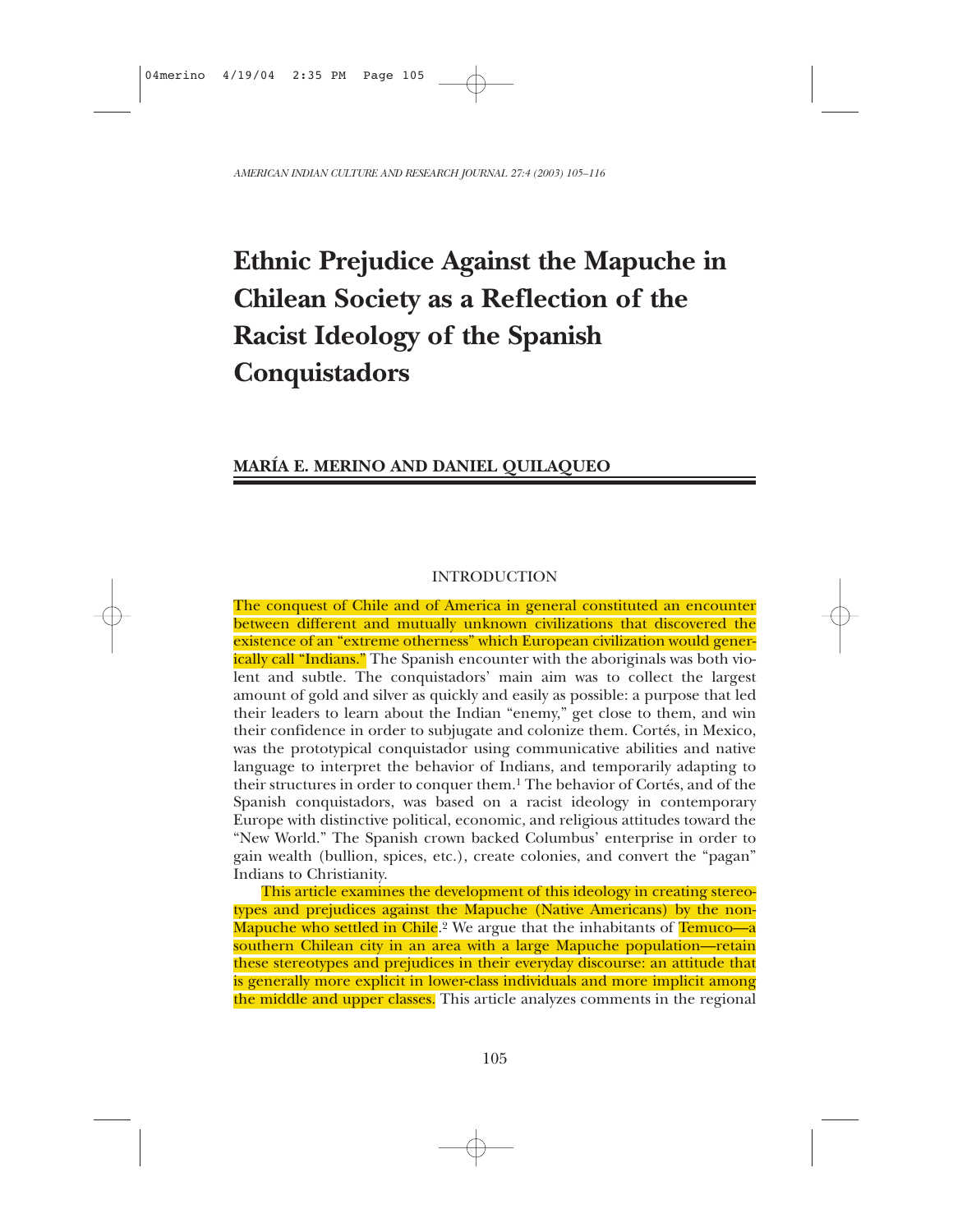press during the previous century and the everyday language of non-Mapuche inhabitants of Temuco.

## DEFINITIONS

We define *discourse* as a composite of three interrelated, interdependent elements: (1) the text and its constitutive elements; (2) the "discourse practice" that speakers carry on through texts; and (3) the "social practices" that shape discourse, as well as text.3 The article defines *ideology* as a way of social cognition that consists of norms, values, objectives, and socially relevant principles selected and combined to favor certain perceptions, interpretations, and actions in social practices.<sup>4</sup> We define *prejudices* as preconceived ideas or judgments, which, when socialized within a group ("in-group"), shape a specific and overgeneralized social belief about another group ("out-group") that generates negative attitudes toward the members of the out-group based solely on their group membership. These beliefs generally derive from personal experience or are inherited during the first stages of socialization, and then are transmitted and disseminated through discourse practices.<sup>5</sup> *Stereotypes* are more cognitive in nature. They constitute concepts, clichés, and descriptive categories about members of the out-group that provide cognitive input for the expression of prejudice, since they are patterns which remain in the speaker's social memory. Thus, the notion of stereotype evokes that of prejudice and discrimination. Stereotypes have a strong emotional tone and are used to justify the nature of relations among groups and nations.<sup>6</sup>

### RACIST IDEOLOGY

Racism develops from different streams of thought: primarily universalism, ethnocentrism, and/or cultural relativity. According to Todorov,7 a racist doctrine consists of a coherent group of five propositions that: (1) defines races as human groups whose members have similar physical characteristics distinct from those of other races; (2) establishes a correspondence between physical and moral characteristics and cultural differences; (3) characterizes an individual's behavior primarily in terms of race; (4) uses racial attributes to create a hierarchy of races; and (5) uses the other four proposals to rank races morally and politically.<sup>8</sup> This hierarchy placed Europeans at the apex, followed by Asians and Africans, with American "savages," whom the author compared to "first order animals," placed at the bottom of the hierarchy.<sup>9</sup> According to Renan, Europeans would conquer inferior peasant peoples in colonial wars of expansion.10

The combination of praising the Indians for their "naturalness" with such attributions as "barbarians"11 gave birth to the term *savage*, which European colonizers used widely during the conquest of the Americas. A number of examples typify this attitude. The writings of Father Las Casas, a strong defender of the Indians, reveal an underlying racist ideology. Las Casas described Indians in virtuous terms as "people without any defects," a description based on a Christian point of view and his own psychological observations.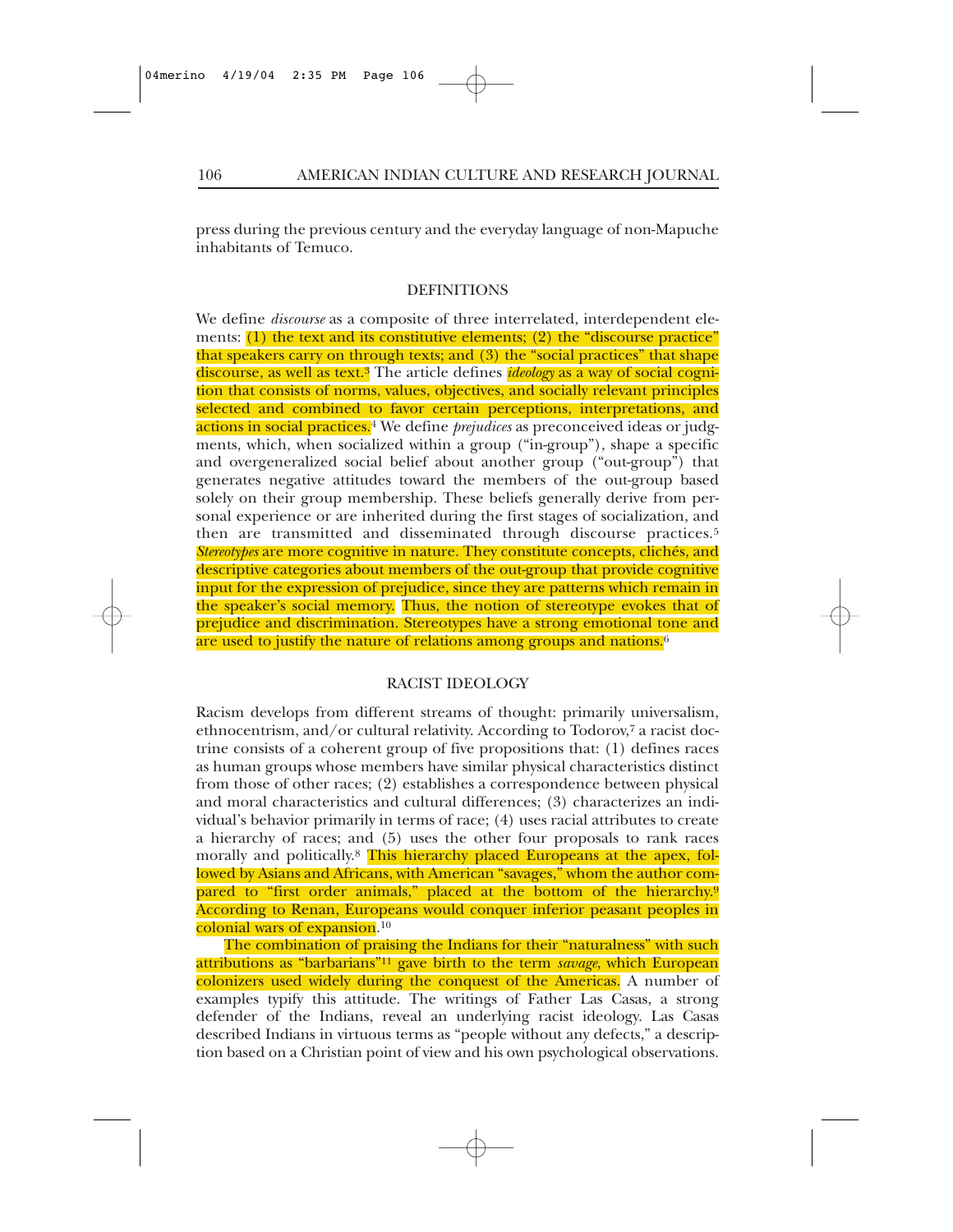This devout cleric saw the Indians as a pure, natural, and undeveloped people, but was never able to understand their cultural diversity.<sup>12</sup> Early colonial society in Chile inherited the concept of barbarism from the Spanish conquistadors to define intergroup relations between Creoles (*criollos*) and Mapuche in negative terms. According to Bengoa, this stereotype was the most outstanding characteristic of the attitude of colonial and Chilean society toward the Mapuche people.13 Ercilla illustrates the underlying presence of this racist stereotype in his epic poem *La Araucana*. The poet not only praises the glory of the Castilians, but exalts the bravery of their opponents.14

In summary, according to Todorov, the colonizing ideology involved a threefold intercultural approximation. First is an epistemological encounter: "I either know or ignore the other's identity; I come to understand him, but with utilitarian or practical purposes (he knows where the gold is and where to get more), but I'm not interested in explaining his difference or 'otherness.'" Second is a value judgment regarding the "other": "he is either good or bad; I love him or I hate him." Third is a more practical form of approximation: "I identify myself with the 'other,' and then assimilate him to impose my own image on him." The conquistador ideology, and later that of the settlers, determined conflictual interethnic relationships between the indigenous people and the Spanish throughout the Americas.

#### PREJUDICE AND STEREOTYPES IN CHILEAN SOCIETY

The types of interethnic relations described above and held through the history of Chile have led non-Mapuche social groups to create a stereotyped vision of the Mapuche. The influence of racist ideology in emerging Chilean nationalism created a schizophrenic image of the Mapuche: a positive one, that of the "Araucanian warrior"15 as a member of a strong and brave race, in conflict with a negative image of the "lazy Indian," "the barbarian," "the drunkard," or "he who doesn't have God or king." Non-Mapuche social groups began to build their discourse around this argument in both rural and urban social contexts. This dual image originated during the process of colonization. The first chroniclers described the Mapuche as "brave and courageous warriors" because of their resistance to the Spanish. However, colonial Spanish society created the image of the Mapuche as "bloody bandits," accused of collaborating with Realist guerrillas hiding in their territory. The image of Mapuche as "lazy and drunk Indians" developed during the early eighteenth century, when Europeans began colonizing the southern regions and the Mapuche were expelled to small areas of land called *reducciones*.16 The descendants of the Spanish, together with European settlers, developed the country, excluding the Mapuche.

The liberal legitimation of Chilean society during the Republican period abolished legal and political discrimination. This abolition promoted the belief—still maintained, especially among the middle and upper classes—that Chile is a racially homogeneous nation,  $17$  which, according to Cantoni, created a structurally inconsistent dichotomy in the national ideology due to the contradictory image of the Mapuche in Chilean society. In fact, in earlier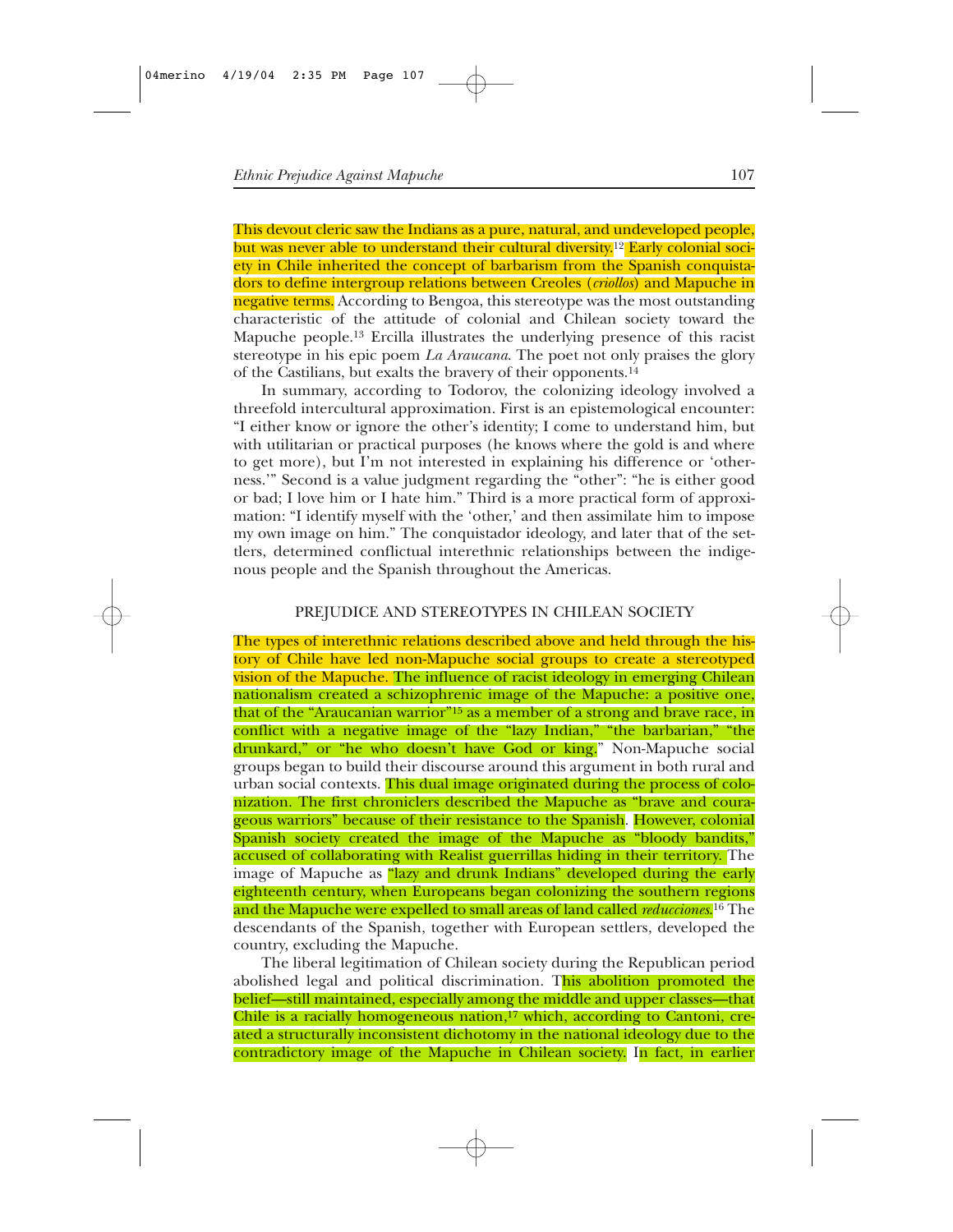times the Mapuche were valued as the first Chileans who had fought for their independence: an attitude symbolized by naming a significant number of cities and streets for Mapuche warriors. However, contemporary Mapuche continue to face discrimination, a dual attitude which allows Chilean society to evade its responsibility and guilt towards this indigenous group. According to Bengoa, the fact that Mapuche are seen as patriots when referred to as "Araucanians" (a generic term similar to Indian) illustrates this contradictory interethnic attitude. For example, the Spanish poet Ercilla reproduced the positive Araucano stereotype in seeking the roots of a national identity during the Republican period. This positive image resulted from the need of "patriotic *criollos*" (people of European descent born in the Americas) to find bases for their struggle against the Spanish. The Chilean army called this tragic episode in the south of Chile the "War to the Bitter End." After this war, the Mapuche were divided between "friendly Indians" and "enemy Indians." In addition, the use of alcohol and contact with Chilean outlaws who had taken refuge in their territory had divided the Mapuche and disarranged their traditional sociopolitical organization. They were no longer the "knights of war" sung by the poet Ercilla; the "noble Araucanians" had given way to "dangerous characters," "brave but wild." Racially based stereotypes continued to evolve throughout this period.18

#### **Ethnic Prejudice in the Chilean Regional Press**

By the 1920s the settlement of Chilean provincial and regional governments had been consolidated, and most of the Mapuche had settled in the rural areas surrounding the southern regional capital of Temuco where a significant portion of this territory lay in Mapuche hands. The region's most important economic activity was (and remains) agriculture. This fact led political, mercantile, and agricultural leaders to view the Mapuche in the rural *reducciones* as an obstacle to agricultural development because of their apparent failure to develop their lands. The regional press publicized this view widely, giving birth to the expression "suicidal belt" which portrayed the Mapuche *reducciones* as strangling any progress. Public discourse was filled with symbols of "death and anguish (of self-elimination)," in the words of Foerster and Montecino, when it reappeared in the 1930s and 1940s, as a manifestation of prejudice against the communities surrounding the Araucanian region's main cities.19

In fact, the expression *suicidal belt* revealed a more complex racist ideology toward the region's non-Mapuche population. Public discourse of the period assumed the superiority of European descent. According to Foerster and Montecino the expression *suicidal belt* leads to the logical conclusion that the life and existence of the *huinca*<sup>20</sup> would be impossible without eliminating the Mapuche. A 1946 issue of Temuco *El Diario Austral*, a local newspaper, uses this expression to refer to the region's economy and its lack of progress,<sup>21</sup> metaphorically blaming the Mapuche as an obstacle or restraint to development that has kept the region backward. From the non-Mapuche point of view, such restraint suffocated the cities. An expansionist spirit underlay indigenous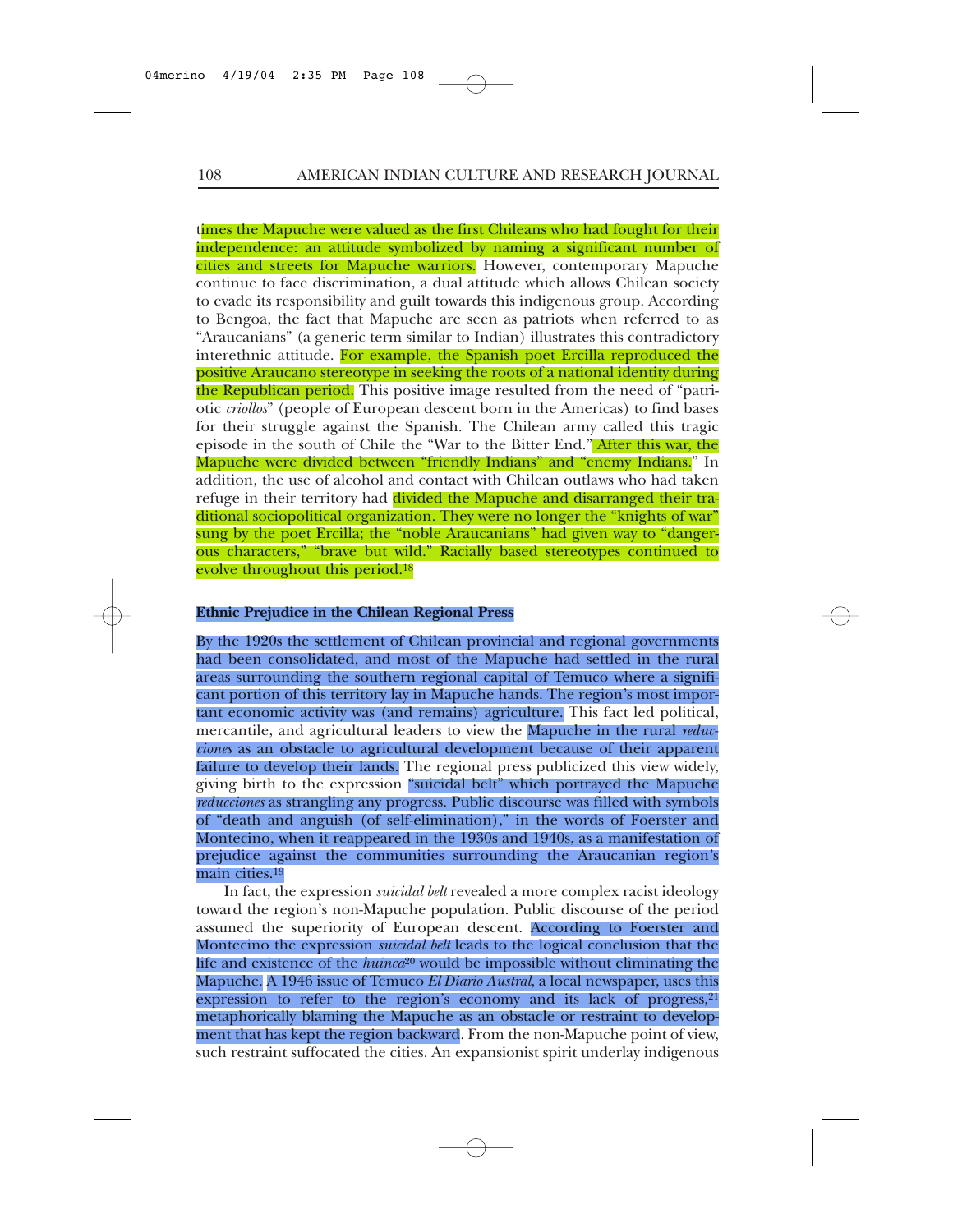assimilation because the destruction of the Mapuche culture would mean the fulfillment of development schemes sought by Chilean settlers.

The Mapuche also recognized the implications of the use of the expression *suicidal belt* spread by the press throughout the region. For example, in November 1944, *El Araucano*, an informative organ of the Mapuche organization Araucanian Union, warned its readers of the danger that this expression carried for the Mapuche: "the enemies of these people have denominated 'suicidal belt' those Araucanians living around Temuco."22 Through public discourse, the original overt war between Mapuche and non-Mapuche had given rise to a war of implicit discourse that would continue through the coming years. This can be seen in the editorial pages of *The Diario Austral* on April 1962.23 Subtle arguments such as these maintained and reinforced prejudice and discrimination against the Mapuche to legitimize the appropriation of their lands by pressuring them to move either to urban peripheries or other southern isolated regions. The quotes from the local newspaper reveal the climate of an intergroup discourse between non-Mapuche and Mapuche that remains to this day. Each sees the other as the enemy, and the image of the suicidal belt still remains.

## **Stereotypes and Prejudice in Contemporary Non-Mapuche Discourse**

In 2001, we began a three-year research project to verify the existence of ethnic prejudices and stereotypes in the discourse of non-Mapuche inhabitants of Temuco, interviewing 260 non-Mapuche men and women representing the lower, middle, and upper classes.<sup>24</sup> The methodology used was critical discourse analysis.25 The results were clear: Non-Mapuche in Temuco still use a significant number of stereotypes and prejudices with an underlying racist ideology. The survey revealed that more than 80 percent of non-Mapuche inhabitants practice ethnic discrimination against the Mapuche based on five main categories of prejudice: racism, the paradox of historical acknowledgment, counterdiscrimination, ambivalence in recognizing Mapuche ancestry, and untimely demands for the recovery of land.26

# **Racist Categories**

This category is made up of four subcategories. The first, "overt racism," has to do with non-Mapuche attributing to the indigenous people such characteristics as "primitive," "uncivilized," "ignorant," "lazy", "uneducated," "don't speak correct Spanish," "procreate without any planning," and "maltreat and degrade women." These constitute the basis for such prejudiced statements as "they don't progress although they receive help," "they're an obstacle for development," "they resist change," and "they're responsible for the bad image of this region." The presence of a renewed image of the historical suicidal belt that attributed lack of progress to the indigenous peoples goes hand in hand with the "lazy" stereotype.<sup>27</sup> A number of responses in our study focused on the idea that Mapuche men degrade and physically maltreat women.28 A lowerclass male states: "Anyhow, the Mapuche guy is lazy; they make women work.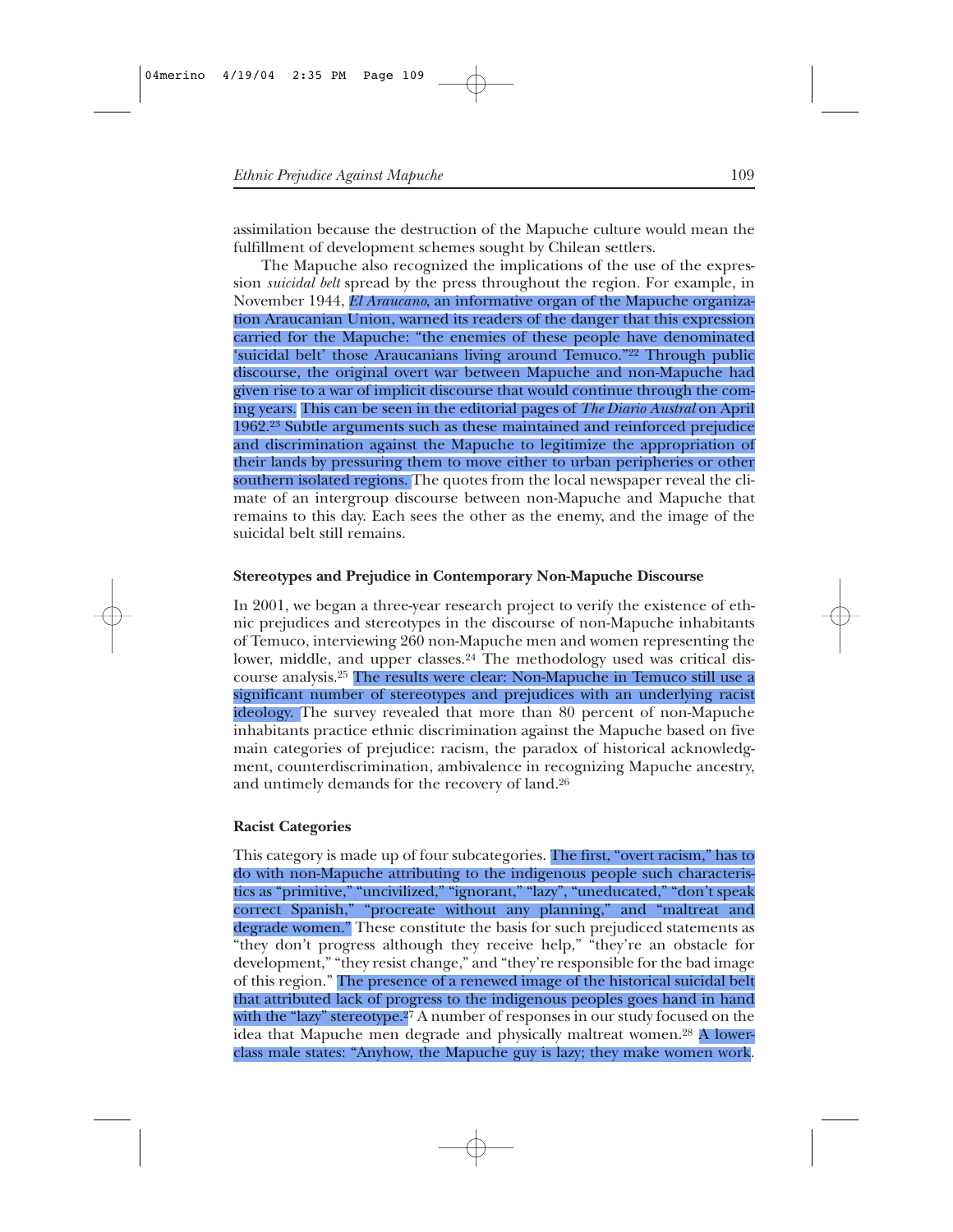Have you seen in the open market that it is the woman who sells garlic and onion, while the Indian stays at home resting, warming and watching the sheep?" Similarly, other statements demonstrate how racist ideology underlies arguments supporting a racial hierarchy.29 An upper-class female states: "The chinas [a derogatory term that means "Indian maids"] were the Mapuche women, because they were the aboriginal people. Because there was a cultural belief that those who are blond and blue-eyed are the decent people. The dark ones were no good . . . because even for work you had to preferably have a foreign last name; and besides, the Mapuche were the ones who lost the war."

The second subcategory, "difference," involves stereotypes and prejudices that highlight physical, as well as cultural, differences between Mapuche and non-Mapuche.<sup>30</sup> The following testimony describes this category. A lower-class male describes his view about Mapuche women who go to Santiago to work as maids: "Mapuche girls mix with Chilean sluts who tell them: 'Hey, don't go about with that long rural-type skirt. That's worn in Temuco, where there are only Indians. Shorten it in a fashionable style. Because you're short you must wear high heels. Tame yourself, girl. Don't look ashamed. Wash yourself to lose that smell of cattle. You won't eat hay anymore because it gives you that nasty smell.'" This type of discourse conceptualizes the Mapuche as having a physical structure that is "abnormal" or "unacceptable" in terms of the European ideal, and as being "uncivilized." The enhancement of differences polarizes interethnic relationships, a view clearly expressed when interviewees rejected the possibility that their son or daughter might eventually become romantically involved with, or marry, a Mapuche.<sup>31</sup> Interviewees described this sentimental possibility as a shameful issue, a type of "punishment" for the family. In many interviews discussing intermarriage between Mapuche and non-Mapuche, the interviewees, especially men, avoided or minimized the reality. There were many cases in which the interviewees had a Mapuche relative. They insisted on saying that their relative "looked just like any Chilean" and that "he or she no longer goes to their farm to see their relatives," thus implying that he or she has already been assimilated by the Chilean culture.

The third subcategory, "violence," conveys stereotypes and prejudices related to the perception of some type of threat perceived by non-Mapuche. Interviewees describe Mapuche as "violent," "aggressive," "troublemakers," "drunkards," "quarrelsome," "extremist," "blinded" and "hard-headed."32 These characteristics shape prejudiced expressions that blame Mapuche for frightening investors so that they won't invest in the region, as a result of which, according to the interviewees, the Ninth Region of Chile remains the poorest in the country. Again, the symbolism of the suicidal belt reappears in contemporary discourse, blaming the Mapuche for the backwardness and impoverishment of the region.

The fourth subcategory, "paternalism," is a mutant-like variant of classic racism that might at first be deceptive because it involves a compassionate protectiveness. Since the Mapuche are seen as weak, defenseless, and lacking any capacity for self-initiative, it is assumed that non-Mapuche society is responsible for to "protecting" them and preventing their extinction.33 Examples of this view include: "Mapuche are dependent on the state," "they expect the government to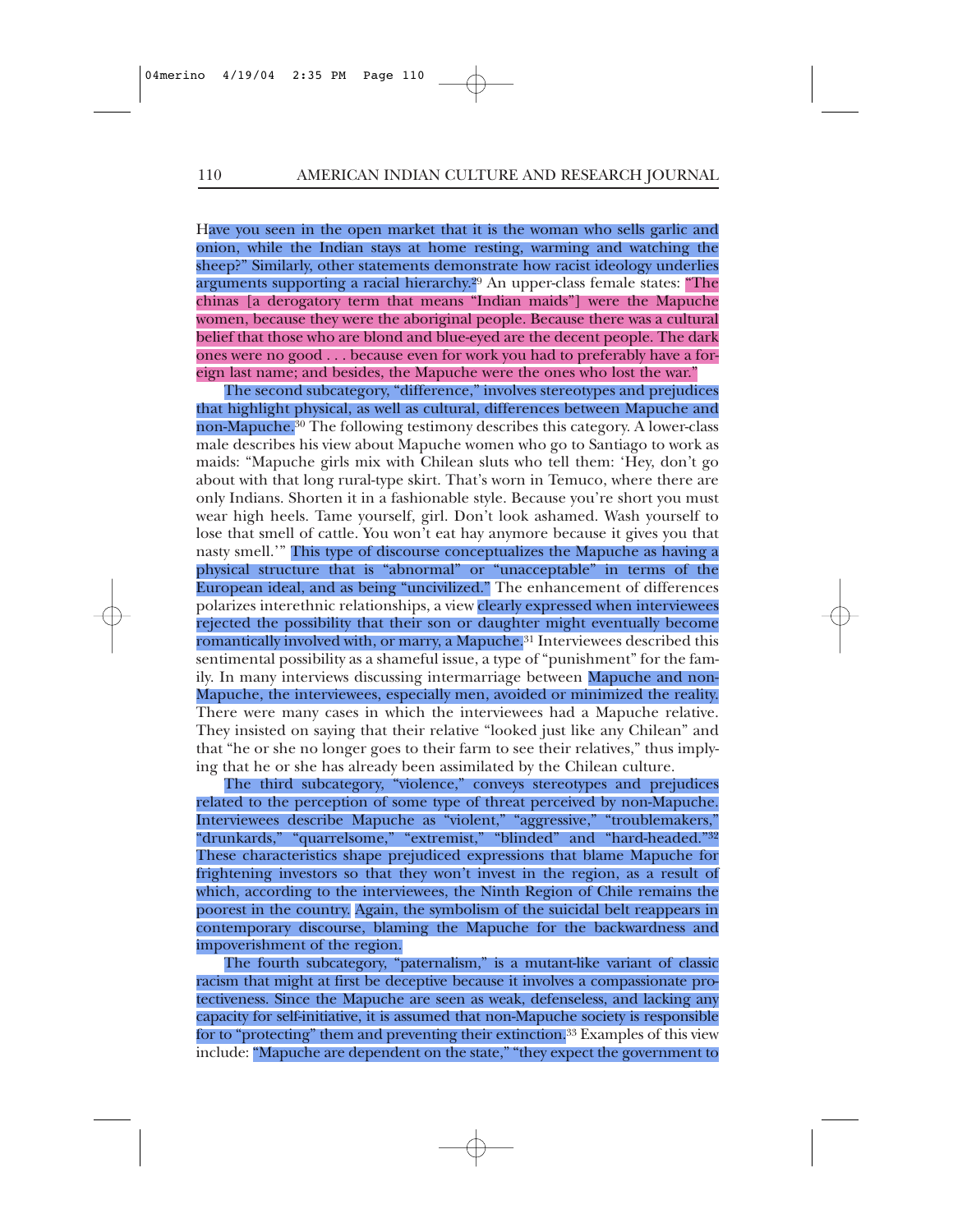give them everything," "they only get manual jobs such as bakers, or carpenters," "they should exploit their culture through tourism," and "they should commercialize their folkloric objects." The discourse of non-Mapuche women is more compassionate than that of men, including such diminutive expressions as *mapuchitos* ("little Mapuche"), *indiecitos*, ("little Indians"), "little round-faced darkie," and "selling their little apples and little onions."

# **The Paradox of Historical Acknowledgment**

The paradox consists of recognizing and valuing the Mapuche who resisted the Realist and Chilean armies for their courage and martial prowess, while at the same time looking down on the Mapuche of today. These are seen not as "true" Mapuche, but as some type of "degeneration of the race." Non-Mapuche are ashamed of any mention of the Mapuche ethnocultural presence, particularly with reference to demands for land recovery. This explains why contemporary non-Mapuche avoid speaking about the Mapuche of today, preferring to praise their ancestors, as done by the poet Ercilla in his work *La Araucana.*

# **Reverse Discrimination**

The belief that the Mapuche are unable to invest adequate resources for their own development and for that of the region has led to what many non-Mapuche Chileans, usually the upper- and middle-class interviewees, see as policies of reverse discrimination.34 Similar statements are common in everyday Chilean discourse: "The thing is why should the Mapuche have privileges over everybody else? . . . As long as we continue thinking this way, we will cause more damage than benefit . . . To give assistance, to give benefits, brings, as in every human group, a corresponding obligation. When you give something to a group and ask nothing in return, what you're really doing is causing them harm" (upper-class male). The interviewees focus on the competition for government benefits, and blame the state for not demanding of the Mapuche the same civil obligations that it imposes on non-Mapuche.

## **Ambivalence in Recognizing Mapuche Ancestry**

This category, more frequently stated by men than women, is a contradictory discourse that questions the boundaries and definitions of Chilean identity. The argument is as follows: All Chileans descend from a mixture of Spanish and Mapuche, then from *mestizos* (half-breeds), who might include the descendants of Spanish and other Europeans, or the mixing of *mestizos* and Mapuche. Because this blending occurred in the distant past, today "we are all Chileans."35 Thus, typical Mapuche foods such as *catutos* or *mote* are regarded as Chilean, or belonging to "Chilean folklore." This belief corroborates Cantoni's 1978 observation of a Chilean dichotomy that views the Mapuche ethnic group as "a shameful matter," about which there's a "pact of silence" which becomes an instrument of evasion and ideological compensation in social interethnic theory and practice.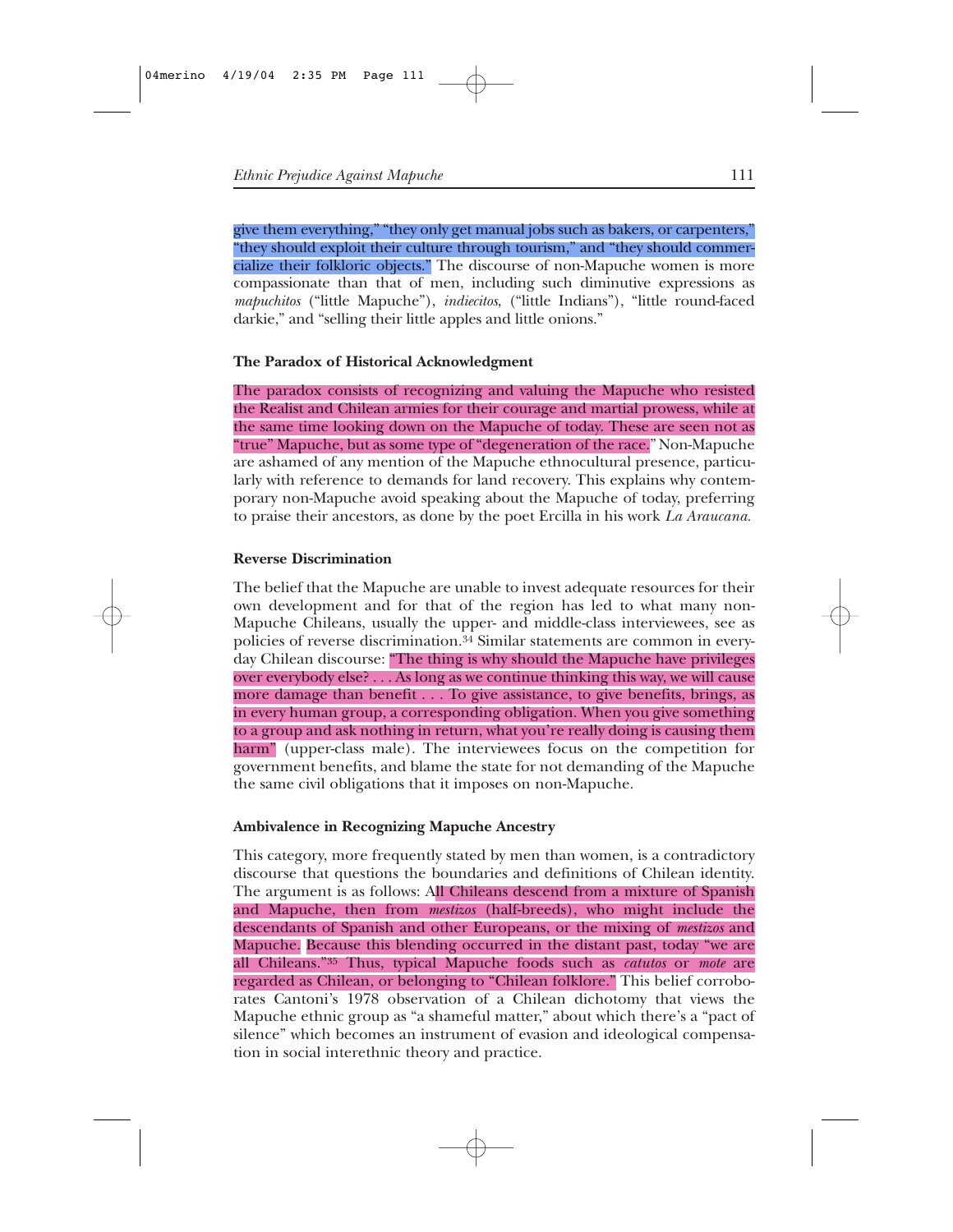#### **Criticism of Mapuche Land Restoration**

Criticism of the government policy of returning land to the Mapuche is widespread among middle- and upper-class interviewees. Although some might admit the legal validity of Mapuche demands for land restoration, the opposing argument states, "there's no point in giving them land because they don't know how to work." Racist ideologies posit a Mapuche "incapacity to progress," a typical reaction to sociopolitical pressures that indigenous people and organizations are exerting throughout the world. This can be observed in the way that some United Nations institutions (such as UNESCO in its Universal Declaration of Indigenous Peoples' Rights and the ILO in Convention 169), as well as institutions created by governments, have responded to the demands of indigenous peoples.

In summary, the categories of prejudice shown above are expressed in discourse mainly through strategies of evasion, which results in non-Mapuche avoiding much contact with Mapuche unless it is in the context of a business or service relationship. The expression of prejudice and stereotypes is more likely to become explicit and direct in the discourse of lower-class interviewees, especially men. However discourse becomes more implicit and underlying among middle-class speakers. The discourse of upper-class interviewees is more explicit and direct among their peers, but becomes increasingly implicit in the context of social and public discourse.

#### **CONCLUSION**

The analysis of stereotypes and prejudices in the discourse of contemporary interethnic and intercultural relationships between Mapuche and non-Mapuche in Temuco demonstrates the continuity of a racist ideology that underlies Chilean social structure. The epistemological axis proposed in the reference frame ("I either know or ignore the other's identity; I come to understand him, but with utilitarian or practical purposes; and I'm not interested in explaining his difference or 'otherness'") underlies the racist ideology in the stereotyped and prejudiced discourse of non-Mapuche toward the Mapuche. Such racism, shown both in twentieth-century press releases and in contemporary spoken discourse among members of different social classes in Temuco, and based on concepts and stereotypes maintained over centuries, underlies the categories revealed in the analysis.

The authors will make the epistemological focus of this study more explicit in a forthcoming analysis using data from final part of our research project to examine the logic of Mapuche and non-Mapuche ways of thinking from an interethnic and intercultural, as well as an intra-ethnic, perspective.

#### **NOTES**

1. Tzvetan Todorov, *La Conquista de América* (México City: Editorial Siglo XXI, 1987), 257–258. According to the author, Cortés was interested in Indian semiotics only because of his political and practical need to communicate with natives on their own terms and through their own language. Thus, the Indian's language, together with the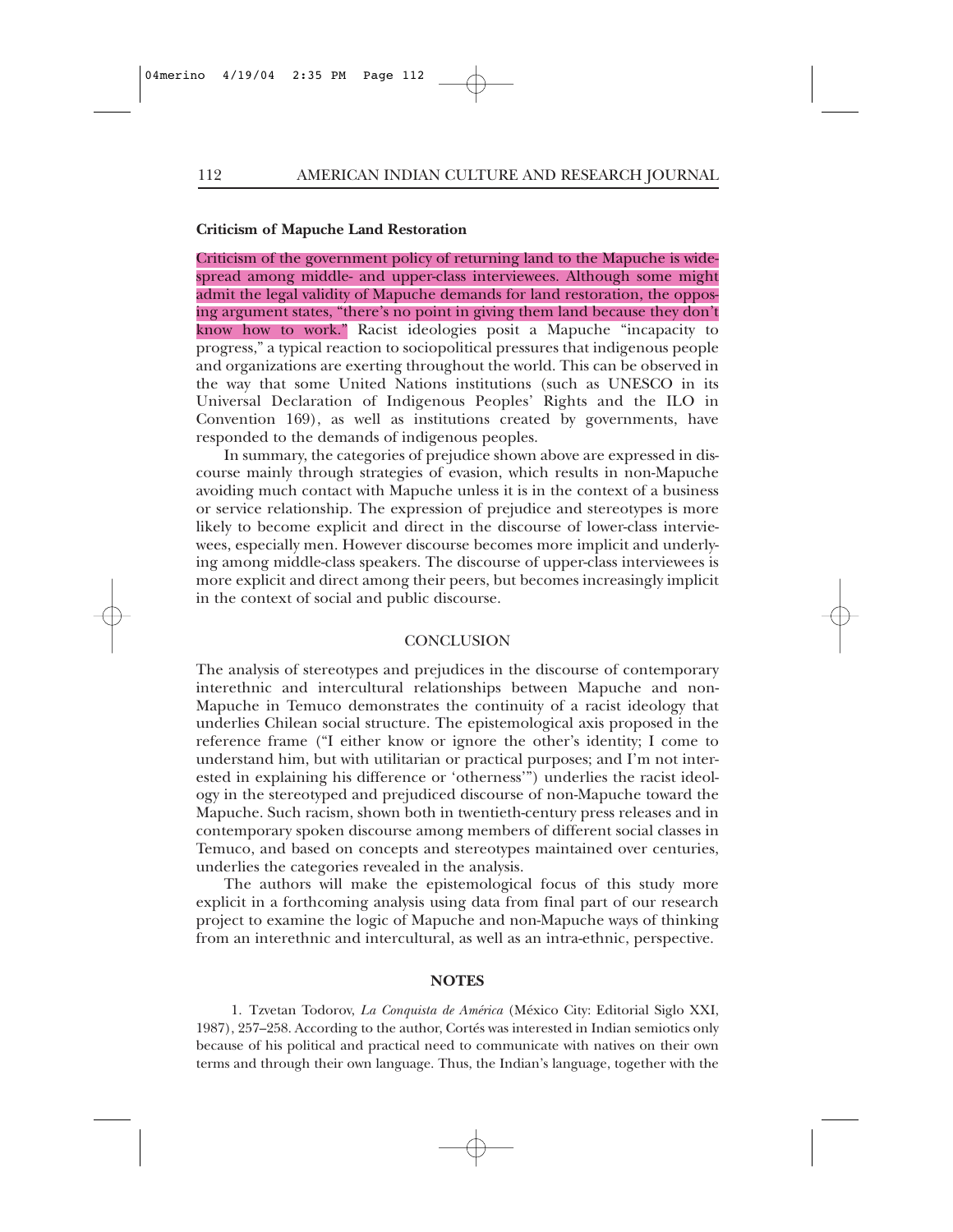extraordinary interhuman communicative ability of Europeans, becomes paradoxically the most important vehicle used by the conquistadors to assimilate Native American cultures. Says Todorov, "since that time, and for almost three hundred and fifty years, Western Europe has made a great effort to assimilate the 'other,' to make his exterior otherness disappear, and to a great extent it has succeeded. European ways of life and values have spread worldwide; as Columbus desired, the colonized people adopted our customs, and this extraordinary success is due, among other things, to a salient feature of Western culture . . . the ability of Europeans to understand others." Cortés' semiotic behavior characterizes his era and European attitudes.

2. This work is part of a FONDECYT (National Fund for Science and Technology) research project, N° 1010839 (Chile): "Ethnic Prejudice in the Discourse of Non-Mapuche in the city of Temuco: A Contribution to Intercultural Relations Between Mapuche And Non-Mapuche People."

3. Norman Fairclough, *Critical Discourse Analysis: The Critical Study of Language* (London: Longman, 1995), 6.

4. Teun Van Dijk, *Ideología* (Barcelona: Gedisa, 1999), 7.

5. Gordon Allport, *The Nature of Prejudice* (Reading, MA: Addison-Wesley Publishing Company, 1954), 68–72.

6. Vincent Yzerbyt y Georges Schadron, "Estereotipo y juicio social," in *Estereotipos, discriminación, y relaciones intergrupales*, eds. P. Mandarga, R. Bourhis and J. Y. Leyens (Liège, Belgium: Mc Graw-Hill, 1994), 113–138.

7. Tzvetan Todorov, *Nosotros y los otros. Reflexión sobre la diversidad humana*, (México D.F.: Editorial Siglo XXI, 1991), 115–119.

8. European philosophers and political scientists developed similar ideologies for centuries. During the sixteenth century, Montaigne stated a theory of universalism, which, while praising cannibals for their warrior spirit and obedience to natural laws, called them "barbarians" who used cruel and degrading methods. In the eighteenth century, Buffon developed an ethnocentric aesthetic ideal in which "the primitive was white, and any change of color is some kind of degeneration," Todorov, 130; quoted in Michel de Montaigne, *Essais (1580–88), Oeuvres Complétes* (Paris: Gallimard-Pléiade, 1967).

9. The nineteenth-century philosopher Renan developed a racial hierarchy based on historical criteria and the progress of peoples, in which Negroes, Australian aboriginals, and American Indians were inferior to the superior white European race, which had "the mission of being master, soldier and conqueror," Todorov, 137; quoted in Ernest Renan, *Oeuvres Complétes (1823–92)*, 10 vol. (Paris: Calman-Lévy, 1947–61).

10. A century earlier, the renowned French racist Gobineau stated that men's behavior was determined by the race to which they belonged, regardless of the individual human will. To support his theory, Gobineau defined *civilization* as a state of relative stability, based on two hierarchies of human societies. The first divides society into three types: tribe, primitive people, and nation. The second defines the degree to which the ideal operates in the life of a society: (1) in the lowest degree, the ideal cannot exist apart from concrete reality; (2) in the second; the population has an ideal; and (3) in the third, the ideal acts on the population itself, and on other populations that adopt values and beliefs, to create a civilization—of which Europe formed the highest example. Such racist ideologies nourished the expansionist spirit of European civilization, based on defining the "other" so as to "put the world in harmony with a unique hierarchical value scale," Todorov, 164; quoted in Arthur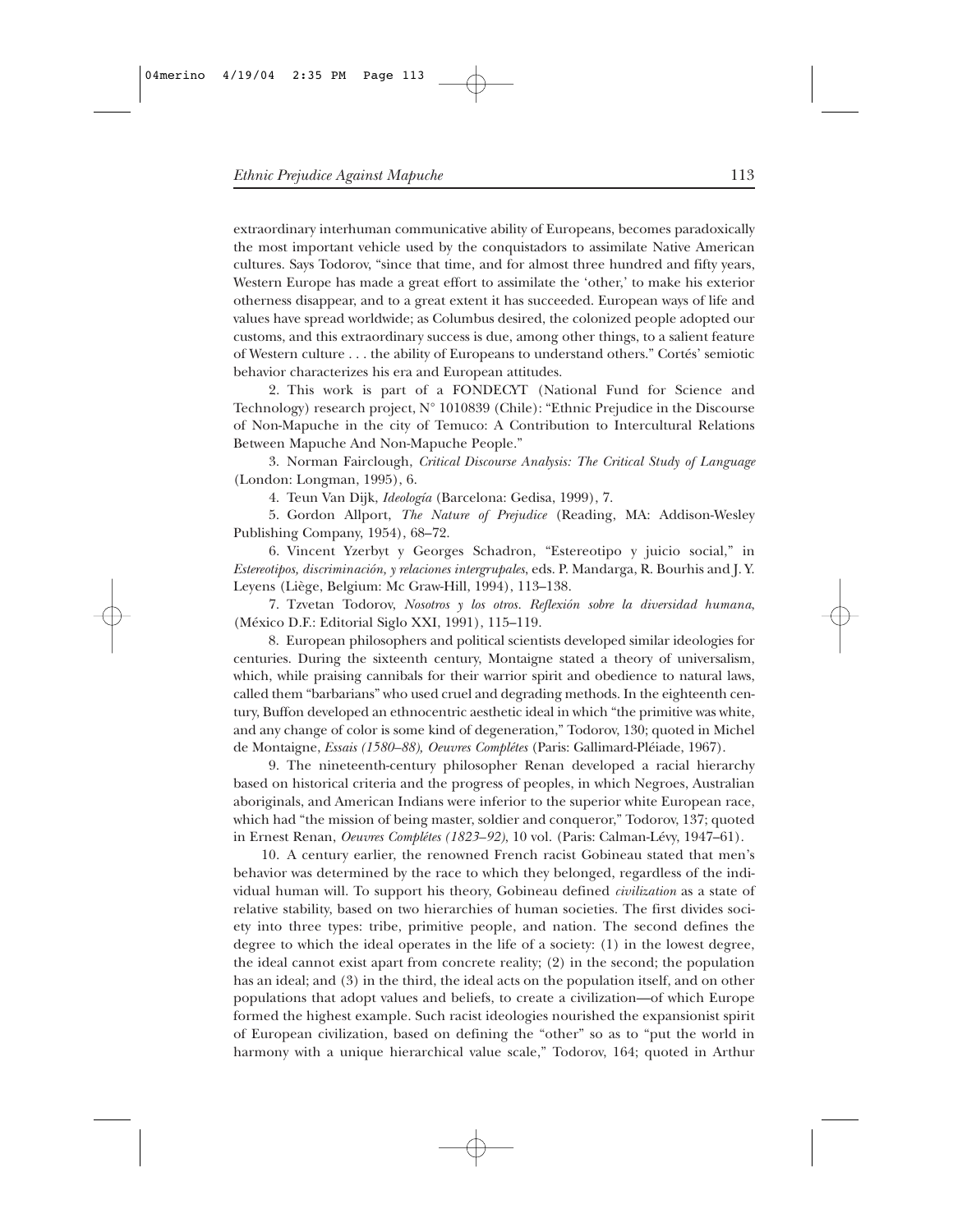Comte de Gobineau, *Essais sur l'inégalité des Races Humaines (1853–1855)*, *Oeuvres* I (Paris: Gallimard-Pléiade, 1983).

11. Lewis H. Morgan, *Dictionnaire des Sciences Humaines: Sociologie, Psychologie Sociale, Anthropologie*, eds. François Gresle et al. (Paris: Editions Nathan, 1990), 220–221. Morgan classified human development into three main periods: savagery, barbarism, and civilization. The first is characterized by the absence of porcelain and the use of the bow and arrow; the second (barbarism) developed porcelain and the use of iron tools. Finally, writing marks the gap between the two previous stages and civilization. Morgan categorizes human evolution in terms of group subsistence, using human material development and progress as his main criteria. Although the author's methodology was characteristic of late nineteenth-century ethnocentrism in its ignorance of non-Western cultures, he considered social and economic developments, as well as political institutions. Scientific debates also shaped the development of such racially based European ideologies as Darwinism and Spencer´s theory of evolution that coincided with the development of new social forces.

12. Todorov, *Nosotros,* 177. Las Casas took a pragmatic approach to historical events, based on the need to guide the Indians towards virtuous behavior that would repress their immoral and unethical practices.

13. José Bengoa, *Conquista y Barbarie. Ensayo crítico acerca de la conquista de Chile* (Santiago: Colección Estudios Históricos, Ediciones SUR, 1992), 101. "The concept of barbarism has prevailed throughout history. For 50 years the Spanish and the indigenous people despised each other, but they respected the military arts of their opponents."

14. Alonso de Ercilla, *La Araucana* (Santiago: Editorial Andrés Bello, 1982), 12, 20, 41, 60–61. "Nor were they submitted to any foreigner's domain . . . , there has never been a king able to hold these spirited, free people (12). In subtle and implicit discourse, Ercilla portrays the Mapuche as a barbarian and naïve people: "It is a people with neither God nor law "(20); "and the barbarian on his shoulder carrying the great tree trunk" (41); "what else but bravery could have led a barbarian young man to have taken victory away from the Spaniards' hands?" (60); "It was the incomparable difference between the countless pagan and the Christian" (61). These descriptions reveal the poet's controversial view of Indians as courageous, but lacking will and reasoning ability—the ascetic ideal of postmedieval Christian Spanish culture.

15. Araucanians is the name the Spanish gave the Mapuche because most of them lived in the vast Arauco region south of the Bio-Bio River.

16. *Reducción* is a sociopolitical method that the Chilean government created after conquering the Mapuche for distributing these lands to family members of the Mapuche who survived the war. This distribution was carried out under *Tìtulos de Merced de Tierras* (or Land Grants), based on the Laws of 4 December, 1866; 4 August, 1874; and 20 January, 1883. This distribution continued until the 1920s. Today, the descendants of these tenants occupy land under Indigenous Law Nº19.225, Official Decree: October 5th, 1993; they constitute a new type of community in which individuals own the land.

17. Wilson Cantoni, "Relaciones del mapuche con la sociedad nacional chilena," en *Raza y Clase en la Sociedad Postcolonial. UNESCO* (Madrid: Organización de las Naciones Unidas para la Educación, la Ciencia y la Cultura, 1978), 227–334. However, although Chileans privately recognized the existence of discriminatory attitudes and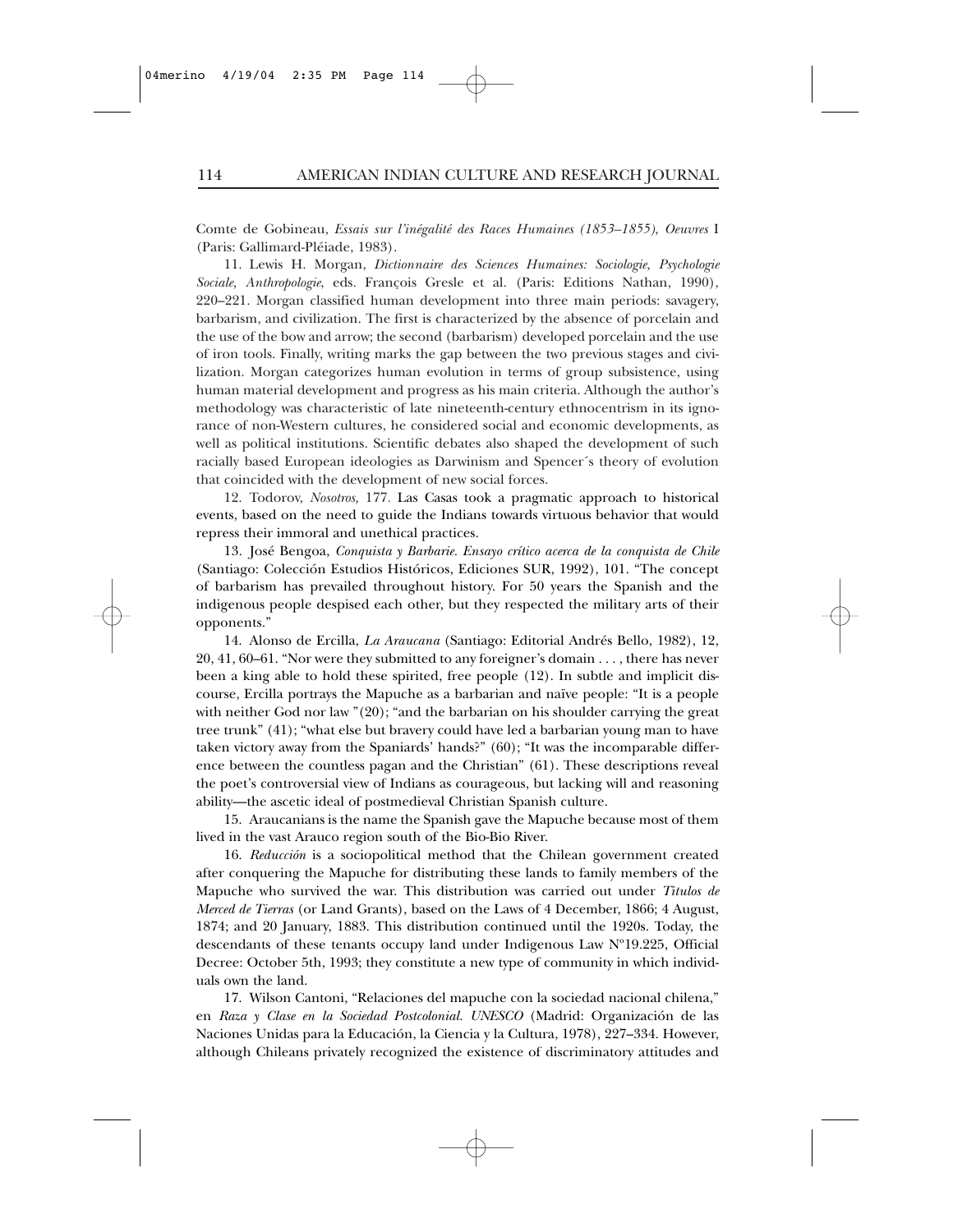practices against the Mapuche, in public this was considered a shameful issue over which there was an implicit pact of silence: well-educated people were not expected to speak about it.

18. Bengoa, *Conquista y Barbarie*, 115. This author states that the lower classes referred to the Mapuches as mestizos, while "cultivated Chileans" stereotyped both the indigenous and lower-class people with such terms as "spiky-haired rabble, dark chestnut plaits, Chinese-like eyes, mixed mixture of American and European races."

19. Rolf Foerster and Sonia Montecino*, Organizaciones, líderes, y contiendas mapuches, 1900–1970* (Santiago: Ediciones CEM, 1988), 106.

20. The Mapuche people use the expression *huinca* to refer derogatorily to non-Mapuche people as "new invaders."

21. Foerster and Montecino, *Organizaciones*, 279. "The dam against greater progress of the region's economy lays precisely in those lands, which, by being in idle hands, have formed a negative circuit, visible at first sight and known under the expression of Cautín's suicidal belt. . . . Work does not flourish there and progress does not infiltrate its fertile sap. Who do these lands belong to? Why are they unproductive? . . . because of the characteristic laziness of the Mapuche, their lack of capital, and their restricted vision of the future."

22. *El Diario Austral de Temuco*, April 1962, 3. This editorial criticized the Chilean government's *Reforma Agraria* policy of appropriating lands to be divided among the peasantry: "in Cautín, the expression 'suicidal belt' was formerly used to refer to the farm lands that were in the hands of Mapuche who did not exploit them. If they did exploit them, they would use rudimentary means that resulted—instead of higher productivity—in impoverishing and wasting the land without any benefit to anybody."

23. Foerster and Montecino, *Organizaciones*, 106. In a 1962 issue of *El Diario Austral,* a journalist interviewed an organization of farmers to find out why they call the Araucanian territory "the suicidal belt." Their answer was: "Because they impede the progress of cities; because Araucanians do not have a progressive spirit; because it's necessary to build houses and buildings. We need to make every farm productive so there can be good plantations and we can breed good cattle." The journalist continues to argue: "For the Mapuche, on the other hand, the Chilean farmers' view only means making good business out of their ancestral lands. Do Araucanians near Temuco realize what's being thought about them?"

24. The sample corresponds to 0.18 percent of the total Temuco urban population of 185,936 according to 1992 census records from the National Institute of Statistics (INE).

25. Fairclough, *Critical Discourse Analysis*, 17–20. This author develops an analytical model for language study and its relation to social power and ideology. Considering the relevant role that discourse has taken in reproduction and cultural change, the analysis of varied contents within discourse becomes methodologically essential. Teun Van Dijk, et al., "Discourse, Ethnicity, Culture, and Racism," in *Discourse as Social Interaction*, Vol. 2, ed. T. A. Van Dijk (London: Sage Publications, 1997), 144–80. The author develops a sociocognitive approach to discourse analysis through the study of text and speech based on the interrelation among text, cognition, and society.

26. The first category, racism, is found in 78.8 percent of non-Mapuche discourse. This category is subdivided into four subcategories: *overt racism*, with a